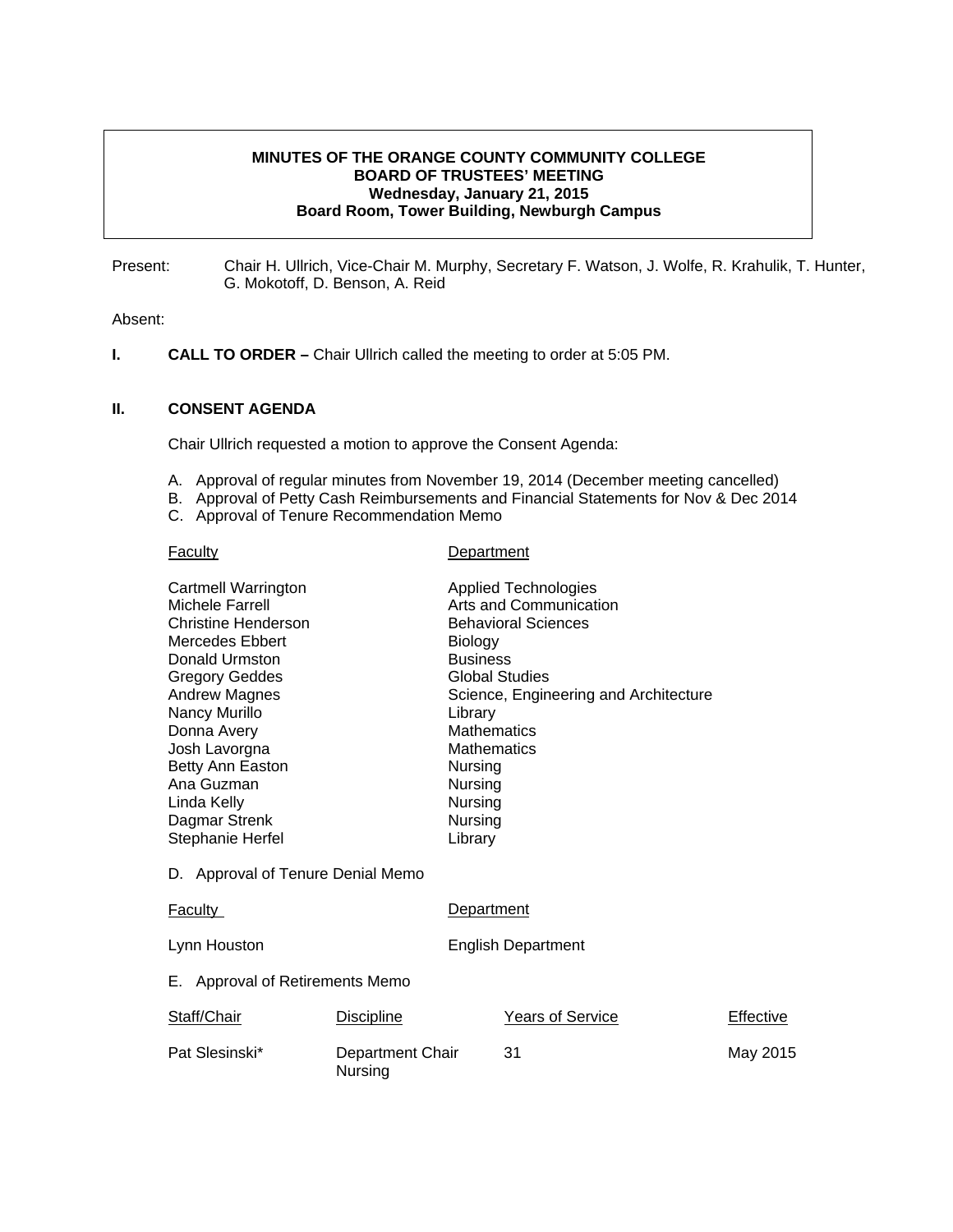Board Minutes – January 21, 2015 – Page 2

\*At the same time, the Board granted the approval of Professor Emeritus for her 31 years of dedicated service to the College.

In addition, the Board granted that she receive the early retirement incentive.

| Management Confidential | <b>Discipline</b>                          | <b>Years of Service</b> | Effective     |
|-------------------------|--------------------------------------------|-------------------------|---------------|
| Roz Smith*              | Vice President<br>Administration & Finance | 35                      | February 2015 |

\*At the same time, the Board granted that she receive the early retirement incentive.

*A motion was made* to accept consent agenda for approval.

 Krahulik/Benson Unanimous

# **III. PRESIDENT'S REPORT (President Richards):**

- $\triangleright$  VP Perfetti's last day is Friday, January 23rd and the Interim VP for Academic Affairs will be Stacey Moegenburg. AVP Moegenburg's current BMST responsibilities will be redistributed to AVPs Fedrizzi & Gawronski for the time being.
- $\triangleright$  VP Smith will retire on February 27th and JoAnn Hamburg will become the Interim VP for Administration and Finance. Cynthia Richichi, currently Assistant Comptroller, will assume the position of Interim Comptroller.
- $\triangleright$  VP Broadie's last day will be March 6<sup>th</sup> at which time he will become the new president of Housatonic College. Gerianne Brusati will become the Interim VP for Student Services.
- $\triangleright$  These interim positions will most likely be in place for a year or so.
- $\triangleright$  The new Lab School Director is Mary Gamory, who was a teacher in the Special pre-K Education department at Middletown schools and she brings much experience to the position. Milennis Gonzalez is the Director of the Lab School at Newburgh. She is doing a wonderful job and is out in the community quite a bit. The programs are now fully enrolled under the leadership of Jennifer Mirecki, of our Education Department. The team is exceptional and very strong.
- $\triangleright$  The Middle States commission visit is scheduled for March 31 and April 1. The agenda will be given to the board when it is available. The team will be reviewing the College's progress on Standard 14: Student Learning Outcomes and Assessment. On the morning of April 1<sup>st</sup> there will be an exit briefing to brief the College on the visit.
- ¾ The College's Startup New York application was approved by Albany in December 2014. There is currently one approved client, from Oregon, a soil enrichment and conservation company. This organization will use the Devitt Center for Botany and the Rowley Center for Science and Engineering and will hire students as interns for research, etc. Three or four other applications are in process and the Orange County Accelerator and Orange County Partnerships are very involved in the startup New York projects from the very beginning.
- $\triangleright$  John and Marilyn D'Ambrosio donated a beautiful pool table to the College and the Foundation will recognize the gift. It is located in the Student Activities area in the Tower Building at the Newburgh Campus.
- ¾ Enrollment for this semester is down approximately 4% in headcount and 3.8% in FTEs. This may change somewhat after the CCHS numbers are available and counted in.
- ¾ The County Executive had appointed a new trustee for the College, James Hendry, however Mr. Hendry withdrew his application. The County Executive requested a list of Alumni who live in the Port Jervis area and he will review the list and consider when filling the open position on the board.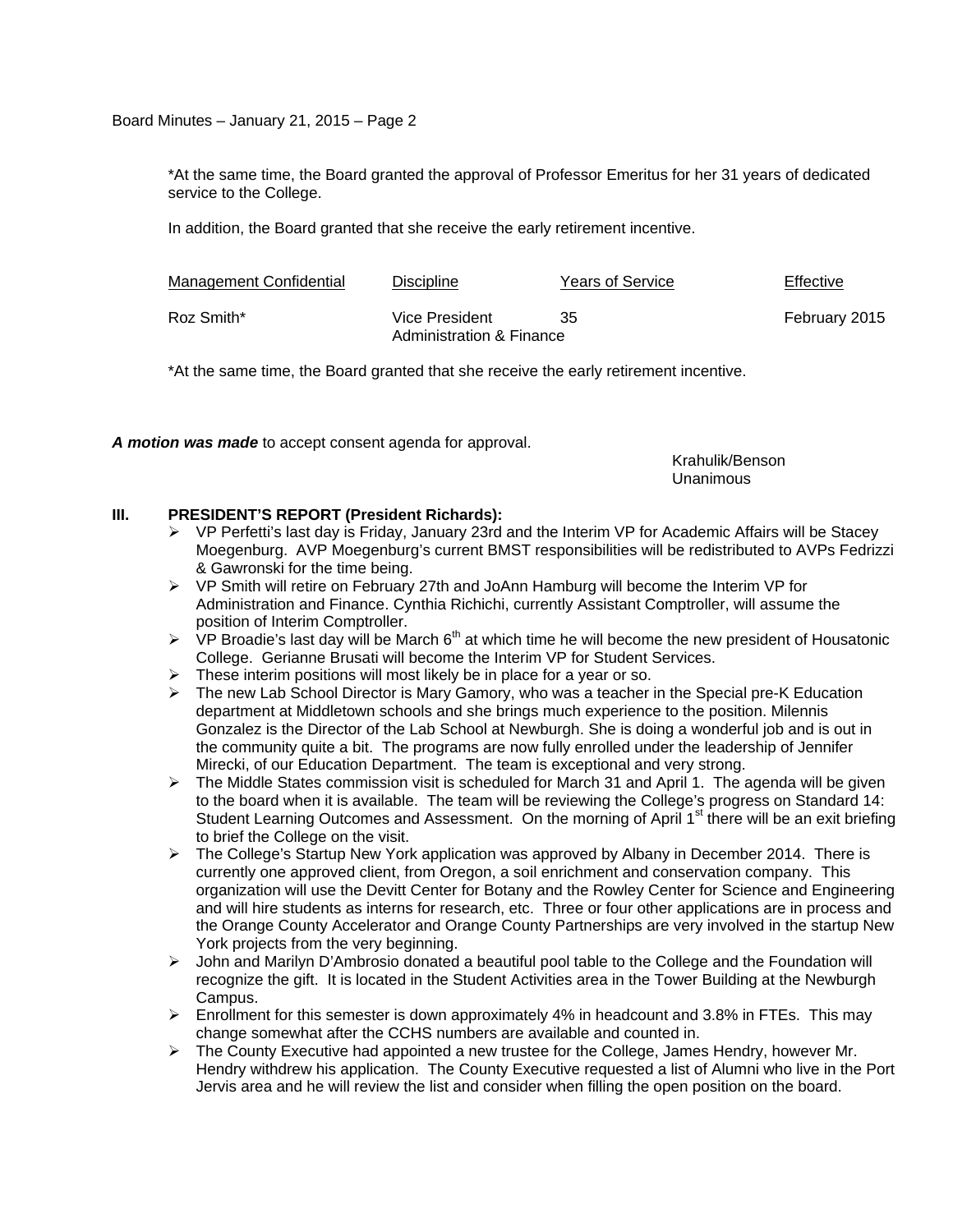#### Board Minutes – January 21, 2015 – Page 3

 $\triangleright$  The County Executive also requested a list of accomplishments at the College this past year to include in his state of the county address in March. The list will be provided.

Trustee Krahulik asked for clarification on the report of % decline in enrollment, noting that financial documents reviewed at the Audit and Finance committee by VP Smith showed only a 2% decline in enrollment. VP Smith stated that the information was updated this afternoon and is most current. The 2% decline is the accurate number as of today.

President Richards noted a recent news report on ABC News regarding the disparity between immigration and emigration for New York State and the numbers are staggering. The research shows a survey done of the major moving van lines shows that people are going South and West but they are not moving into New York. This is problem is reflected in our enrollment and that of our sister colleges.

 $\triangleright$  President Richards gave a brief report on the Bridges program noting that a full report, defining the scope of the program, will be given at the February board meeting by AVP Gawronski.

In general, College Administration looks at 5 criteria when considering programs at the College. The most important is identifying internal leadership (in this case Mike Gawronski). The second criteria is to define the project plan (goals, outcomes, measures of success, staffing, equipment, space.) The third criteria is to define level and source of startup funds if we do not have them in-house (which in this case we do not.) Criteria 4 is to identify the level and source of sustainability funds to ensure that the program will be successful in the long-term. Finally, criteria 5 is to identify and define the rules of partnership.

In the case of Bridges concept, the Administration has identified the beginning of good plan for serving this population, goals and outcomes have been defined, initial staffing needs are known, and types of equipment and space needs have been identified. Startup and sustainability funding needs have been identified along with the projections as to when the program will become self-supporting. A good strong list of partners has been developed including AHRC and others. Given enrollment loss at the College, President Richards stressed that these types of projects are also valuable to the future good health of the College. This population is a good example of a group the College has not reached out to in the past.

Discussion ensued regarding how this program is different than the services currently offered by the Office for Accessibility Services for students. President Richards noted that this population of students has needs that we do not currently have the resources or staff to assist them with. Social, emotional and workforce training is what the College can offer with the Bridges program so that they can be productive members of society. The goal is to bring each of these students to the highest level of independence that they can achieve after having graduated high school.

Further discussion ensued, at length, regarding the funding of the program, avenues of support for the program, and staffing needs.

Trustee Ullrich noted that because this is a new program, that is entirely different, the trustees felt that the program is one that will need to be voted on by the board. President Richards stated that the trustees cannot vote until all criteria in reviewing the program have been met.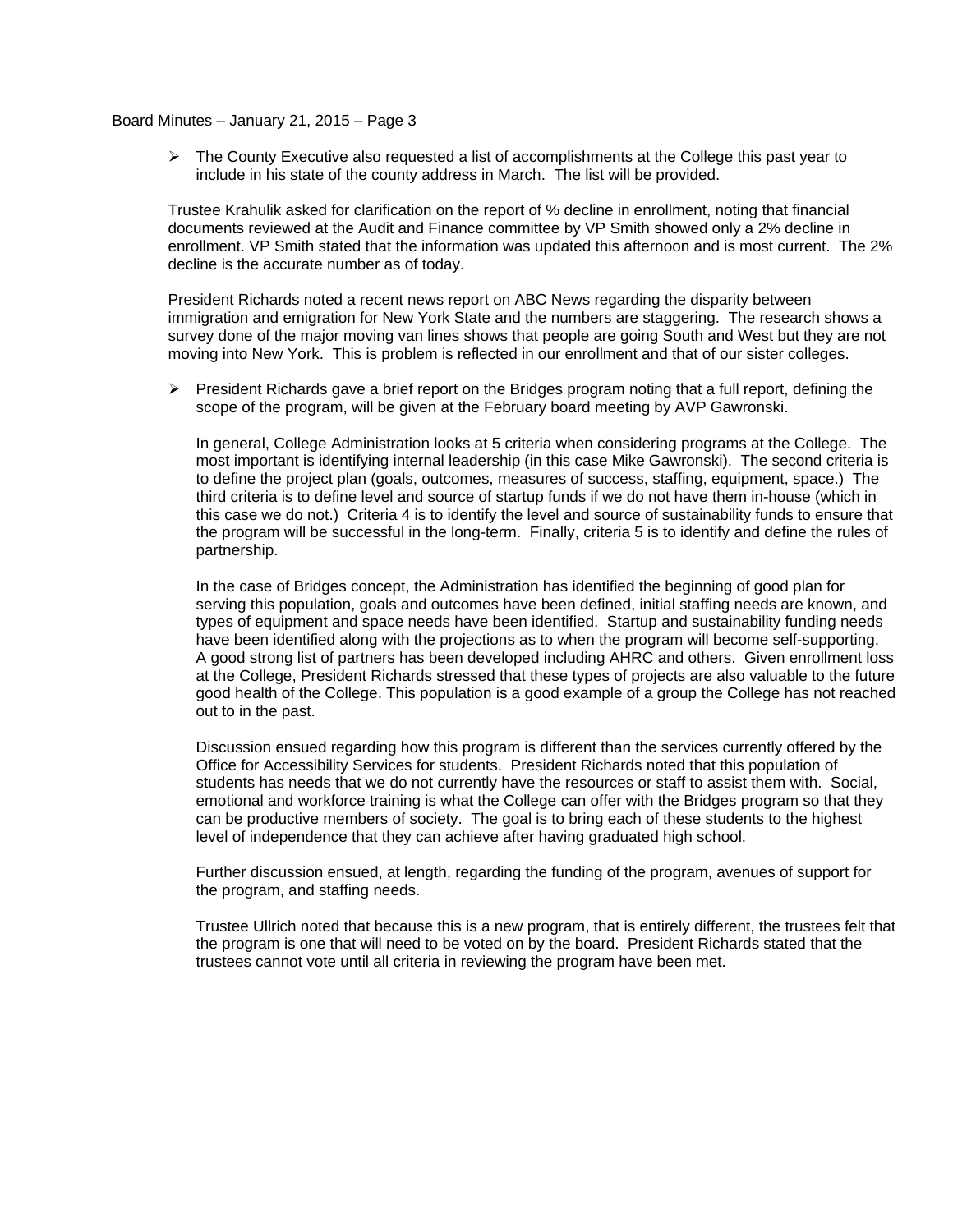IV. **REPORT OF THE COLLEGE GOVERNANCE SYSTEM –** Michelle Tubbs was not at the meeting therefore in the interest of time, Chair Ullrich asked for a motion to place the governance report into the minutes rather than read the report.

*A motion was made* to add the Report of the College Governance System to the meeting minutes.

 Krahulik/Benson Anonymous

- $\triangleright$  The first Assembly meeting of the Spring 2015 semester was held on Wednesday, January  $14<sup>th</sup>$ . At this meeting, the Assembly approved revisions to the following academic policies:
	- o Policy 7: Graduation Participation
	- o Policy 15: Course Pre-requisites/Permitted Lists
	- o Policy 25: Official Withdrawals.

These Assembly approved academic policy revisions will be sent to President Richards for review and approval.

 $\triangleright$  As a follow-up to the planning and prioritization recommendation that Executive Committee sent to President Richards on behalf of the Planning & Budgeting for Institutional Effectiveness (PBIE) Committee, the PBIE Chair & Co-Chair and the Governance President & VP met with President Richards and the VPs and laid out a plan for the PBIE Committee for this spring semester as a pilot for getting them re-involved in institutional planning and resource allocation activities. The work of the committee will result in them producing a report mid-spring that:

1) reviews the effectiveness of the outcomes of division plans and the extent to which those outcomes advanced the strategic priorities;

2) identifies additional themes that cross-cut individual units/departments;

3) notes such overlaps and/or competing elements in division plans or outcomes and recommends remedies

4) recommends changes to strategic priorities and/or any part of the planning process or the allocation of resources and

5) compiles a list of actions that scored highly.

This report will serve as a reference for all the administrative levels during resource allocation activities in the late Spring and Summer, just prior to the next academic year. All initiatives included in this report should then receive status updates in the academic year and for one year after their intended implementation.

 $\triangleright$  In mid-November, the Executive Committee on Governance sent a recommendation to President Richards and VP Roz Smith on behalf of the Campus Safety & Security Committee communicating concerns and suggested remediative measures regarding:

1) safety concerns due to vehicles stopped and standing while picking up and/or dropping off students along East Conkling Avenue in Middletown in the vicinity of the Physical Education Building;

2) safety at the Middletown parking structure where pedestrians cross the traffic lanes at the garage entrance from East Conkling Avenue from the spaces adjacent to Wawayanda Avenue 3) pedestrian and vehicle safety at the entrance to the Kaplan Hall parking garage at First Street in Newburgh.

The administration has replied that they are meeting and following up with the appropriate constituents (Mayor Destefano & Middletown Common Council, SUNY Orange Facilities & City of Newburgh) to pursue and/or investigate the feasibility of the suggested remediative measures.

 $\triangleright$  Executive Committee is wrapping up its review of the revisions to the Governance Constitution & By-Laws that are being suggested by the Governance Constitution & By-Laws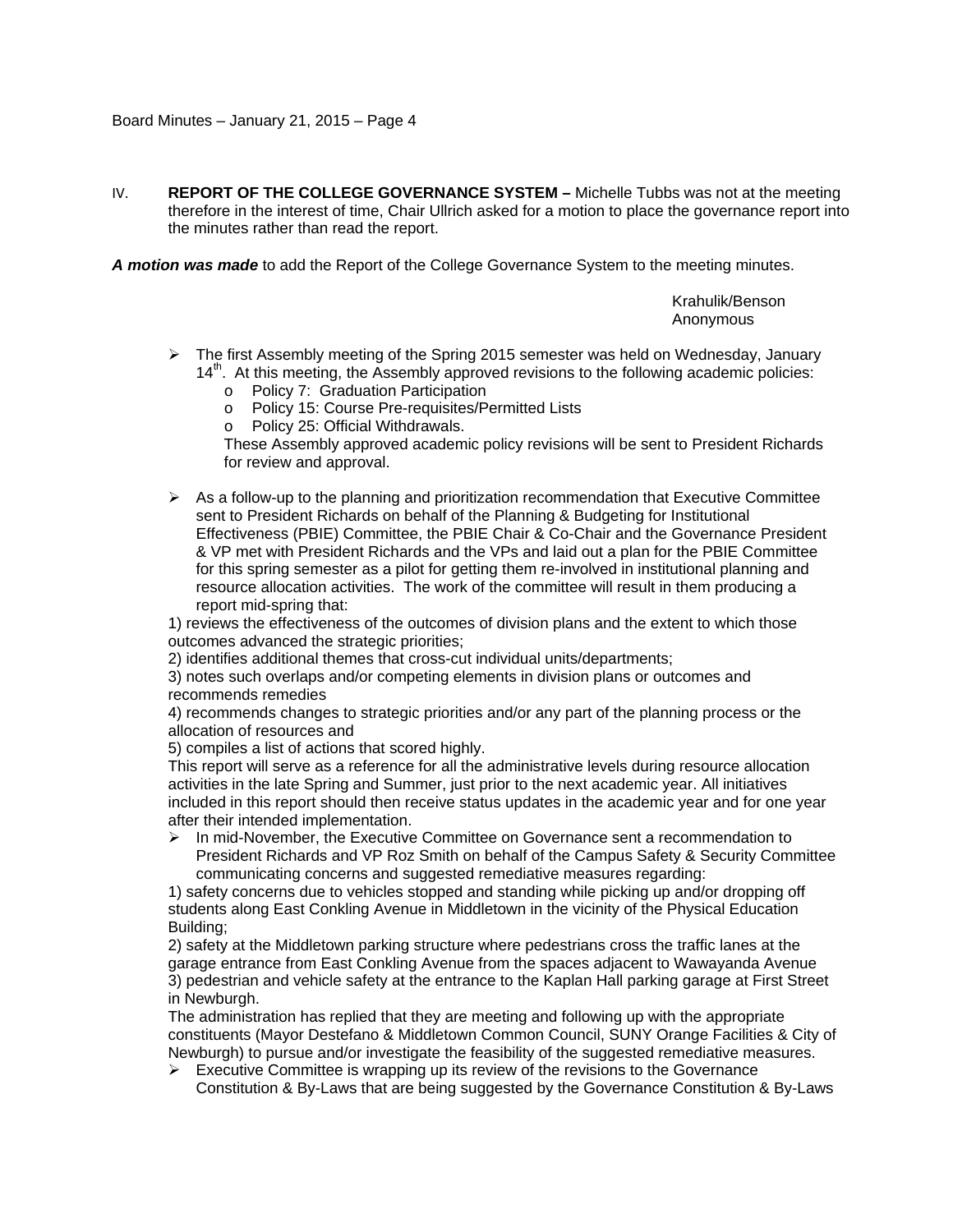## Board Minutes – January 21, 2015 – Page 5

Review & Revision Task Force. A revised Constitution & By-Laws document will be presented to the Assembly for review and discussion during the Spring 2015 semester, and ultimately a vote prior to the end of the Spring 2015 semester.

# V. **REPORT OF THE STUDENT TRUSTEE –** Allison Reid

## **November/ December**

- **Middletown B.O.A.** Held their second Holly Jolly Holiday Party in December. This event was opened to students, faculty/staff and their families free of charge. B.O.A. provided a holiday meal and crafts/activities for the families as well as gifts for the children.
- **ICC:** Discussed advisors duties and responsibilities.
- **Mike DeRubeis (Middletown) & Matthew Romano (Newburgh)** were both selected to attend the NACA Nationals Conference in February in Minnesota.
- **Newburgh & Middletown Senate Bonding early December.**
- **Senate approved and purchased Earth Flags which were hung around campus symbolizing unity.**

# **January**

- Students from Newburgh and Middletown B.O.A. & Senate participated in an annual leadership/ team building retreat early January. Attendance was at an alltime high with a total of 34 people. Workshops and sessions were led by Advisors, Students, and a special session ran by Professor Bob Mullin.
- **One Stop:** Students have been complaining about the long lines and wait time for the one stop.
- $\triangleright$  The Middletown and Newburgh student senates have a very strong bond, possibly the strongest it has been.
- ¾ There have been some complaints regarding the One-Stop Center and one student in particular was upset about having to wait on line for 2 hours to pay for new parking permit and student ID. While it is the beginning of the semester, this is not the first complaint.

VP Broadie noted that 751 people went through the one stop center just yesterday and this large group was not anticipated for. Many students waited until the last day to get their registration processed. Student Services is looking at ways to encourage students to come in earlier, versus waiting. Trustee Ullrich suggested that Student Senate and Student Activities work together to help students understand that it is best to register early.

Student Trustee Reid also distributed the Student Activities Spring 2015 flyer to trustees.

# VI. **OLD BUSINESS:** N/A

**VII. NEW BUSINESS:** (Moved to the end of the meeting)

## **VIII. BOARD CHAIR COMMENTS:**

 $\triangleright$  Chair Ullrich announced that NYCCT is proposing a summer trustee institute for new student trustees which would be held in July. NYCCT wants to determine if this would be a better option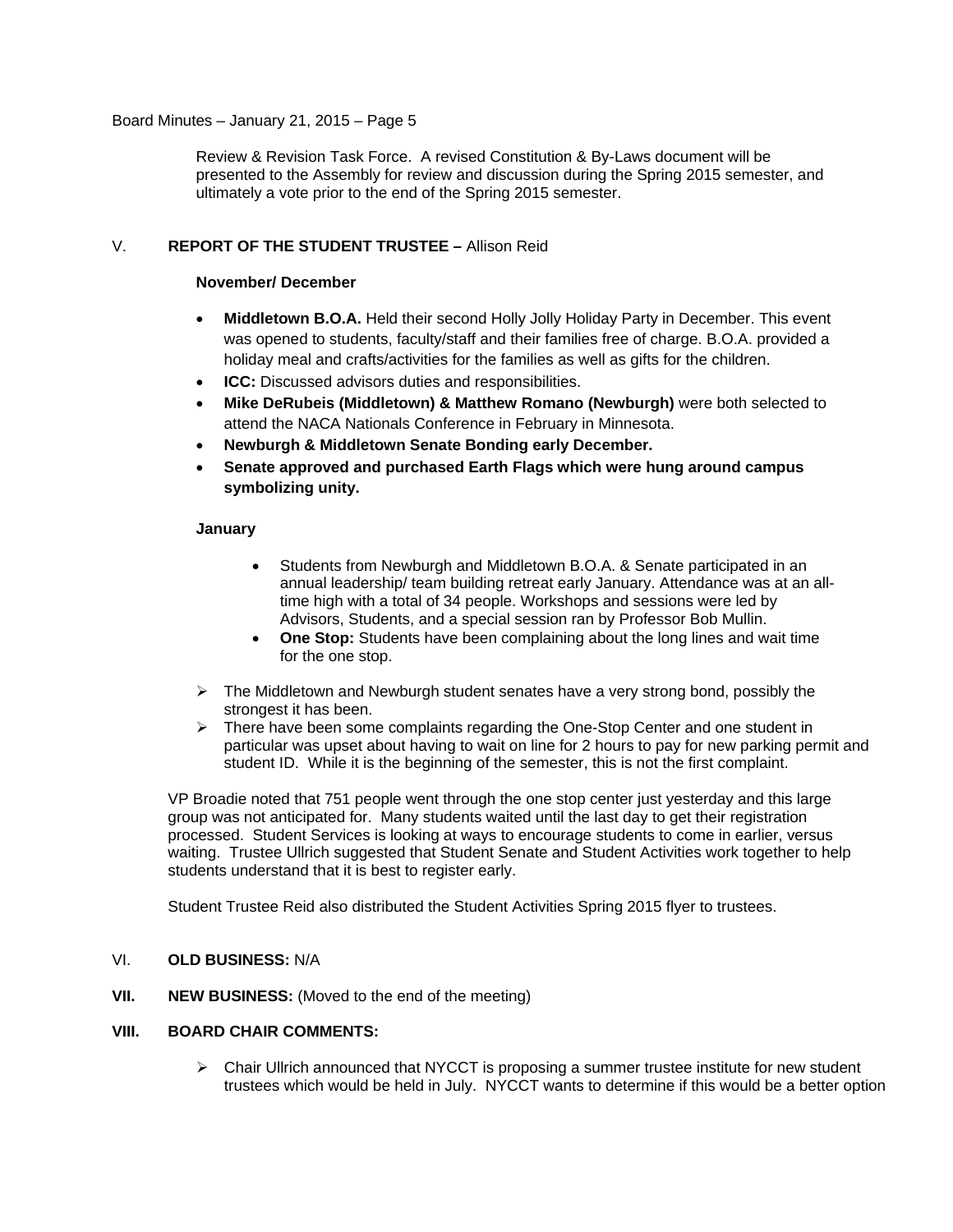for students, rather than September. SUNY Orange trustees are chosen in June and Chair Ullrich noted that she has responded that June might work but further feedback from the board was requested. Student Trustee Reid said that she felt it would be more preferable in the summer and if known in advance, students could plan for it.

- $\triangleright$  The Holiday reception held on December 11<sup>th</sup> was a lovely event and Chair Ullrich thanked Trustees Krahulik, Hunter, Wolfe and Benson for attending.
- ¾ The College Association appointed VP Vinnie Cazzetta as the new Executive Director of the College Association. Dan Bloomer resigned effective the end of year.
- $\triangleright$  At the November board meeting, a policy manual was distributed but then withdrawn due to need for further work to be done. Chair Ullrich met with VP Smith and AVP Holmes to review the document and SUNY has provided advice also. AVP Holmes is reviewing the document and it will distributed to the board at a later date. The small board committee tasked with reviewing the board bylaws met and has made some minor changes which will be incorporated into the policy manual.
- $\triangleright$  The March board meeting has been changed to March 11<sup>th</sup> with a snow date of March 18<sup>th</sup>. The meeting will be held in Middletown and a meeting room is yet to be determined. The Presidential Search committee will meet with the board during an Executive Session at this meeting to discuss the search and their recommendations. At that point, the board can vote for their choice however it will be subject to a campus visit to the candidate's current campus. The appointment is subject to the Chancellor's approval before announcements are made.

Trustee Wolfe noted that the Presidential Search Committee has worked closely with the Chancellor's office and 12 candidates will be interviewed on the weekend of January 31 and February  $1<sup>st</sup>$  at an off-site location. As soon as the schedule of final candidates is available it will be distributed. Trustee Wolfe commended Susan Boyhan for her hard work and efforts to make sure the process runs smoothly. Chair Ullrich thanked the board members for the time they have given to this committee and Trustee Wolfe stated that the search committee members have wonderful expertise which will ensure that the choices to be made are in the best interest of the College.

Trustees will meet separately which each finalist and will also have dinner with the finalists on the second day of each of their visits.

 $\triangleright$  The joint dinner with the Foundation Board has been moved to April 15<sup>th</sup> (rather than March)

# **IX. COMMITTEE REPORTS:**

## **Academic Programs and Services Committee:** No report given

## **Audit and Finance Committee:**

- $\triangleright$  Enrollment continues to decline at approximately 2% per year.
- $\triangleright$  Revenue for period ending December 31<sup>st</sup> was roughly on target with what was budgeted. There were revenue increases in some categories and some substantial decline in others, but surprisingly revenue wasn't as bad as what would be expected with 2% decline in enrollment.
- $\triangleright$  Financial challenges remain but the Administration has done a good job at dealing with the issues.

Chair Ullrich noted that the committee also discussed the issue of CCHS (community college in high school) and whether the criteria allowing students to take courses was correct. Currently, the College requires an average of 85% in order for students to take college courses. Some school superintendents have pointed out that many students are at the 75 to 85% level in high school and request that we review our requirement, to allow more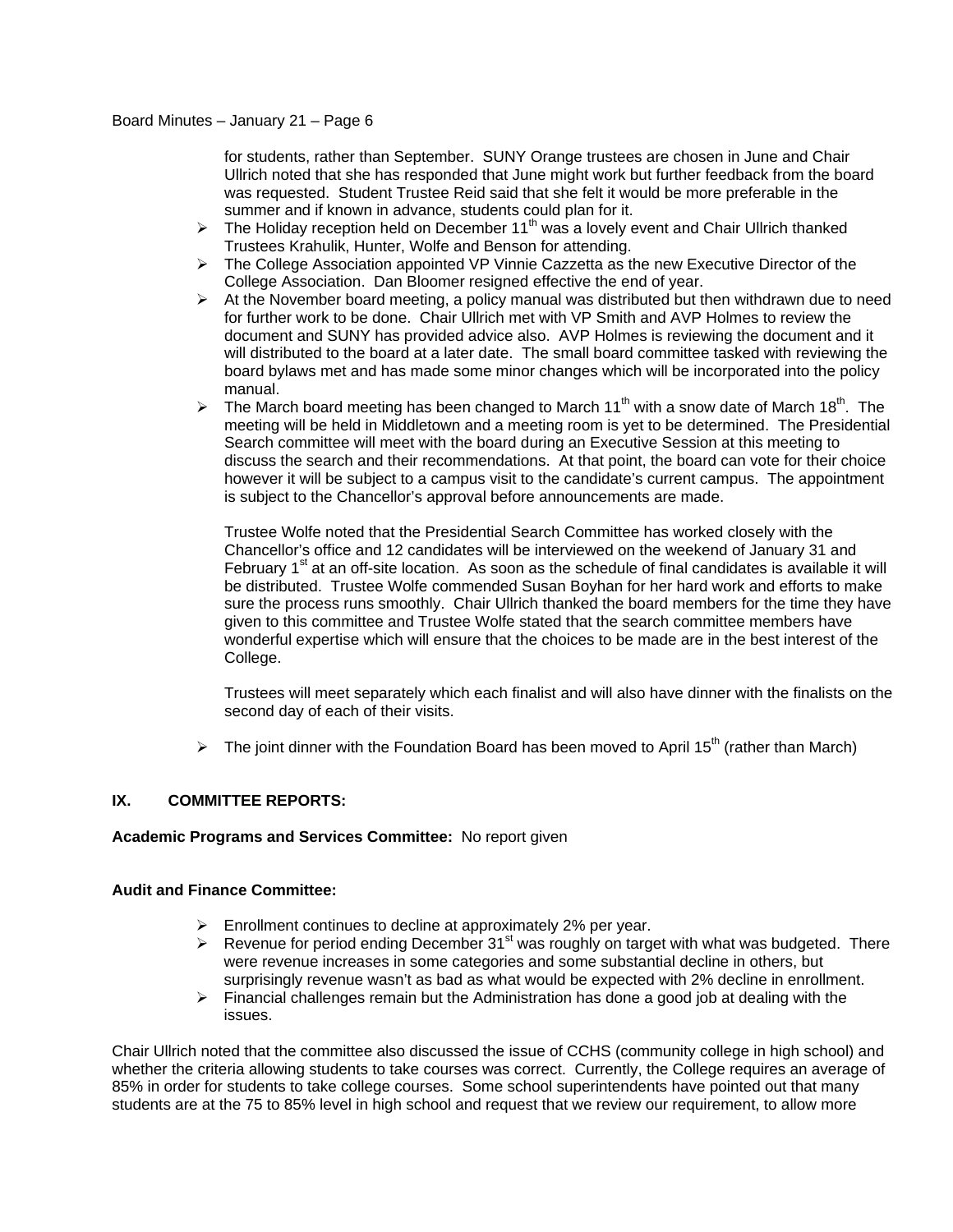Board Minutes – January 21 – Page 7

students to take our course. The Academic and Student Services committee will be asked to review this and see if the number of high school courses can be increased.

Trustee Krahulik also noted that the committee approved model language for a board policy on the general fund balance which the committee hopes to maintain in the future. The policy will be presented at the next board meeting for approval.

# **At this point, New Business was reviewed and discussed as follows:**

#### **NEW BUSINESS:**

**A motion was made** to approve Resolution No. 3: Approval of 2014-2015 New Employee Titles

 Hunter/Benson Unanimous

**A motion was made** to approve Resolution No. 4: Resolution of Support for the Stipulation of Agreement between the County of Orange and the Orange County Community College Faculty Association

> Krahulik/Hunter Unanimous

Chair Ullrich asked that VP Smith give an explanation of the terms of the contract.

VP Smith reported that the terms of both the Faculty Association and the Staff and Chair Association are the same, for the purposes of salary. This is a five-year agreement as follows:

- o For 2012-2013 there will be no retro
- o For 2013-2014 there will be a \$1000 one-time payment to all full-time members, not included in base.
- o For 2014-2015 there will be a 1% increase
- o For 2015-2016 there will be a 1% increase
- o For 2016-2017 there will be a 1.5% increase.

The other major change is in health insurance contributions. For those members who are required to contribute, currently it is an 11% contribution with a maximum of \$1000 for individuals and \$1825 for family. This remains in effect until January 1, 2016 at which time it will increase to a 13% contribution and the cap will go to \$1300 for individuals and \$2300 for family.

There are also nominal increases in the Staff and Chair contract to the chairman's stipend and to the PhD stipend.

**A motion was made** to approve Resolution No. 5: Resolution of Support for the Memorandum of Agreement Between the County of Orange and the Orange County Community College Staff and Chair Association

> Ullrich/Mokotoff Unanimous

**A motion was made** to approve Resolution No. 6: Resolution of Recognition for Heather Perfetti, Vice President of Academic Affairs

> Ullrich/Mokotoff Unanimous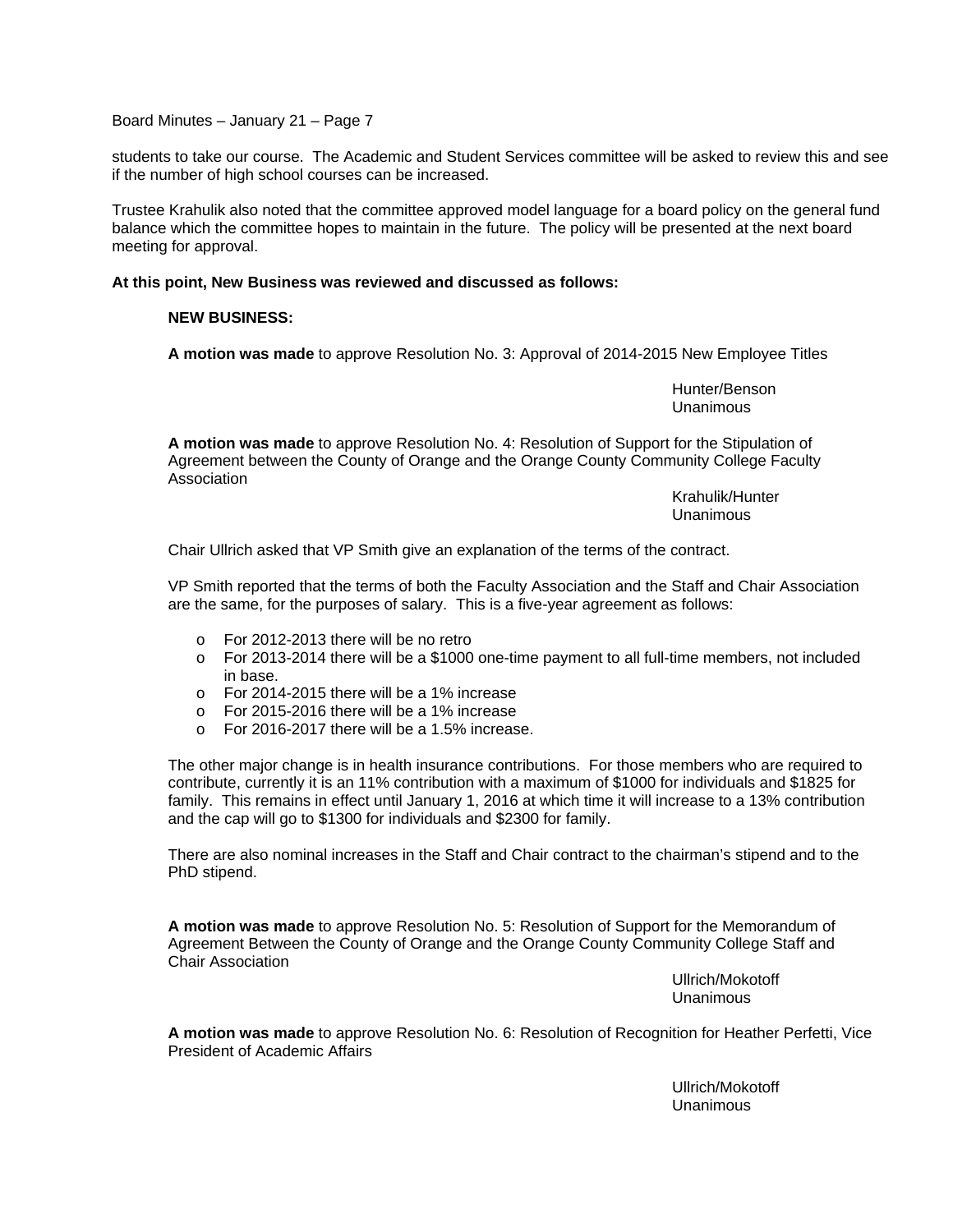Board Minutes – January 21 – Page 8

Chair Ullrich congratulated VP Perfetti and the board wished her well. At this time, a short break was taken for a small celebration.

# **X. COMMENTS FROM THE PUBLIC: N/A**

# **XI. BOARD DISCUSSION: N/A**

# **XII. EXECUTIVE SESSION:** N/A

A motion was made to adjourn the board meeting and begin the Committee of the Whole

 Krahulik/Watson Unanimous

## **Committee of the Whole Presentation:**

# **Strategic Priorities Draft for Strategic Plan 2015-2020**

Linda Fedrizzi, AVP for Liberal Arts Christine Work, IRAR

Ms. Work and AVP Fedrizzi reported the following:

- $\triangleright$  Thanks to Trustee Hunter and Nick Illobre of the Foundation Board for serving on the steering committee and offering great support in shaping the direction of the College.
- $\triangleright$  Reviewed steps being taken to review the Strategic Plan
- $\triangleright$  Several focused and unfocused SWOT Analysis sessions were held across the campuses. Discussions were facilitated to identify what the strengths, weaknesses, opportunities and strengths of the College are. Much data resulted from these sessions. A stakeholder's survey was distributed to supplement the SWOT sessions and was given to current students, alumni, Orange County legislators and Chamber of Commerce. That data was incorporated and analyzed to assist in forming the current "proposed" priorities.
- $\triangleright$  Once priority themes are approved by the board, the committee will move forward in developing objectives.
- $\triangleright$  The committee will then develop the action plans to note how the objectives will be achieved. Throughout the development of objectives and action plan, measures will be infused in order to remain on target and be successful.
- $\triangleright$  All data was brought together and largest themes were identified. Priority themes are as follows and draft descriptions for each were provided:
	- o Student Support & Success
	- o Awareness and Access
	- o Collaboration and Communication
	- o Efficient and Effective Operations
- $\triangleright$  Partnerships and departments working together came up as a "needs improvement" area, in addition to Civility being mentioned in many comments (internally) identifying the need to work better together.
	- o Chair Ullrich asked for clarification on the "collaboration and communication" weakness as to whether it is internal communication or rather communicating outside the college. Ms. Work and Ms. Fedrizzi noted that this was identified in both areas. Making sure that the college is visible both on campus (knowing what everyone does at the college) and in the outside community was identified.
	- o AVP Fedrizzi noted that the "Awareness and Access" priority area focuses on marketing and external communication and the "Collaboration and Communication" priority is more focused on partnerships,